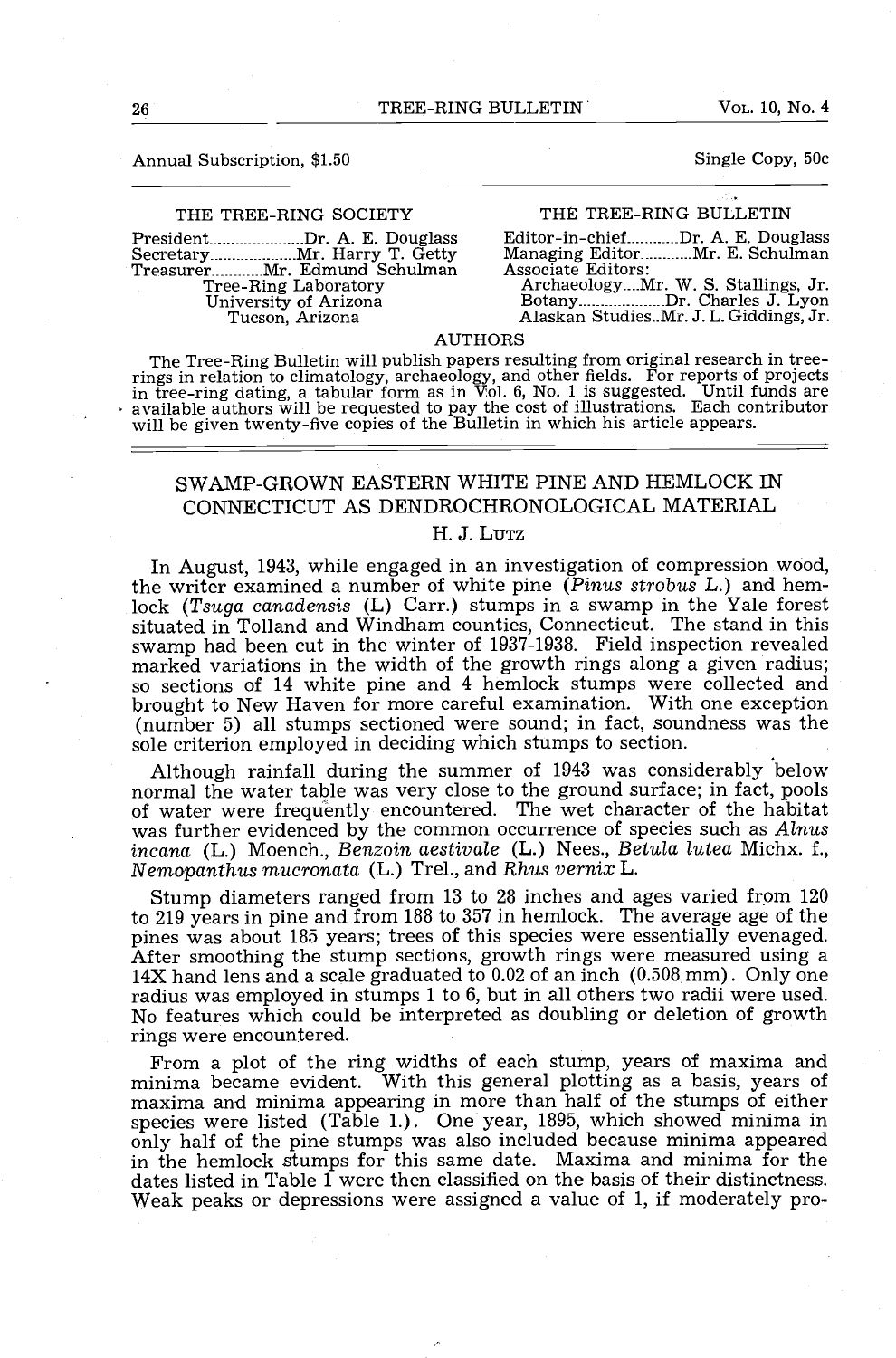nounced they were given a value of 2, and if very pronounced a value of 3. Using this admittedly arbitrary classification the data were plotted to produce Figure 1. The wide lines represent years of maxima and the narrow ones years of minima. The heights of the lines indicate the relative distinct- ness of either maxima or minima, the highest denoting those most pro- nounced.

### TABLE 1. YEARS OF MAXIMUM AND MINIMUM GROWTH IN WHITE PINE AND HEMLOCK FROM A SWAMP IN THE YALE FOREST, UNION, CONN.

| White Pine                                               |                                                                      | Hemlock                             |                                                      |  |
|----------------------------------------------------------|----------------------------------------------------------------------|-------------------------------------|------------------------------------------------------|--|
| Maximum                                                  | Minimum                                                              | Maximum                             | Minimum                                              |  |
| 1921x<br>1894x<br>$1886$ $xxx$<br>1881x<br>1822x<br>1764 | 1909xx<br>$_{1895\mathrm{x}}$<br>$1856\mathrm{x}$<br>1849x<br>1843xx | 1886x†††<br>$1858x$ †††<br>$1851x+$ | 1895xt<br>$1883x +$<br>$1843x+$<br>1798††<br>1784††† |  |
|                                                          |                                                                      |                                     |                                                      |  |

x Full agreement with dates of Lyon. xx Not mentioned by Lyon.

xxx Reported by Lyon as a year of both maximum and minimum.

#Full agreement with data of Avery, et al.

<sup>††</sup> Fair agreement with data for trees on ledges; disagreement with data of Avery, et al for trees along brook.

<sup>†††</sup> Disagreement with data of Avery, et al.



Figure 1. Years of growth maxima and minima in white pine and hemlock from a swamp in the Yale Forest, Union, Conn. Tree numbers along left side (1-14 white pine, 15-18 hemlock). Wide lines indicate maxima; narrow lines indicate minima. Heights of lines indicate the relative distinctness of eithe